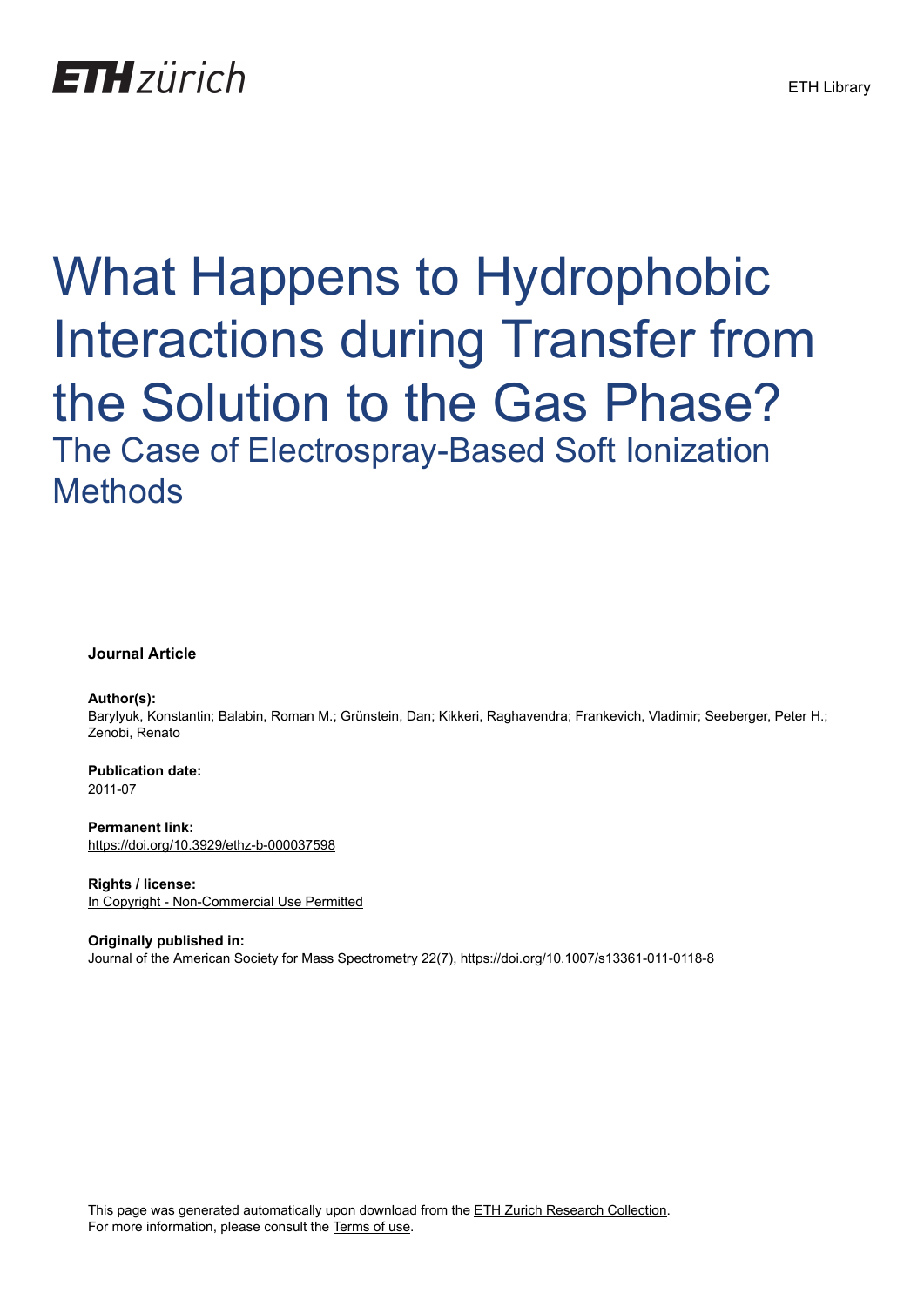

# RESEARCH ARTICLE

# What Happens to Hydrophobic Interactions during Transfer from the Solution to the Gas Phase? The Case of Electrospray-Based Soft Ionization Methods

Konstantin Barylyuk,<sup>1</sup> Roman M. Balabin,<sup>1</sup> Dan Grünstein,<sup>2,3</sup> Raghavendra Kikkeri,<sup>2,3</sup> Vladimir Frankevich,<sup>1</sup> Peter H. Seeberger,<sup>2,3</sup> Renato Zenobi<sup>1</sup>

<sup>1</sup>Department of Chemistry and Applied Biosciences, ETH Zurich, Wolfgang-Pauli Strasse 10, 8093 Zurich, Switzerland <sup>2</sup>Department of Biomolecular Systems, Max Planck Institute of Colloids and Interfaces, Am Mühlenberg 1, 14476 Potsdam, Germany

<sup>3</sup>Institute of Chemistry and Biochemistry, Free University Berlin, Arnimallee 22, 14195 Berlin, Germany

#### Abstract

The disappearance of the hydrophobic effect in the gas phase due to the absence of an aqueous surrounding raises a long-standing question: can noncovalent complexes that are exclusively bound by hydrophobic interactions in solution be preserved in the gas phase? Some reports of successful detection by mass spectrometry of complexes largely stabilized by hydrophobic effect are questionable by the presence of electrostatic forces that hold them together in the gas phase. Here, we report on the MS-based analysis of model supramolecular complexes with a purely hydrophobic association in solution, β-cyclodextrin, and synthetic adamantyl-containing ligands with several binding sites. The stability of these complexes in the gas phase is investigated by quantum chemical methods (DFT-M06). Compared with the free interaction partners, the inclusion complex between β-cyclodextrin and adamantyl-containing ligand is shown to be stabilized in the gas phase by  $\Delta G = 9.6$  kcal mol<sup>-1</sup>. The host–guest association is mainly enthalpy-driven due to strong dispersion interactions caused by a large nonpolar interface and a high steric complementarity of the binding partners. Interference from other types of noncovalent binding forces is virtually absent. The complexes are successfully detected via electrospray ionization mass spectrometry, although a high dissociation yield is also observed. We attribute this pronounced dissociation of the complexes to the collisional activation of ions in the atmospheric interface of mass spectrometer. The comparison of several electrospray-based ionization methods reveals that cold spray ionization provides the softest ion generation conditions for these complexes.

Key words: Electrospray ionization mass spectrometry, Non-covalent complexes, Hydrophobic interactions, Van der Waals-London dispersion interactions, Gas phase

Electronic supplementary material The online version of this article  $(doi:10.1007/s13361-011-0118-8)$  $(doi:10.1007/s13361-011-0118-8)$  $(doi:10.1007/s13361-011-0118-8)$  contains supplementary material, which is available to authorized users.

# **Introduction**

Soft ionization methods in mass spectrometry (MS), such as the electrospray ionization (ESI), give access to a broad variety of analytes with complex covalent structures, including biomolecules and biopolymers [[1,](#page-10-0) [2](#page-10-0)]. In recent years, the focus has shifted from simple analysis of complex

Received: 15 November 2010 Revised: 11 February 2011 Accepted: 28 February 2011 Published online: 26 April 2011

Correspondence to: Renato Zenobi; e-mail: zenobi@org.chem.ethz.ch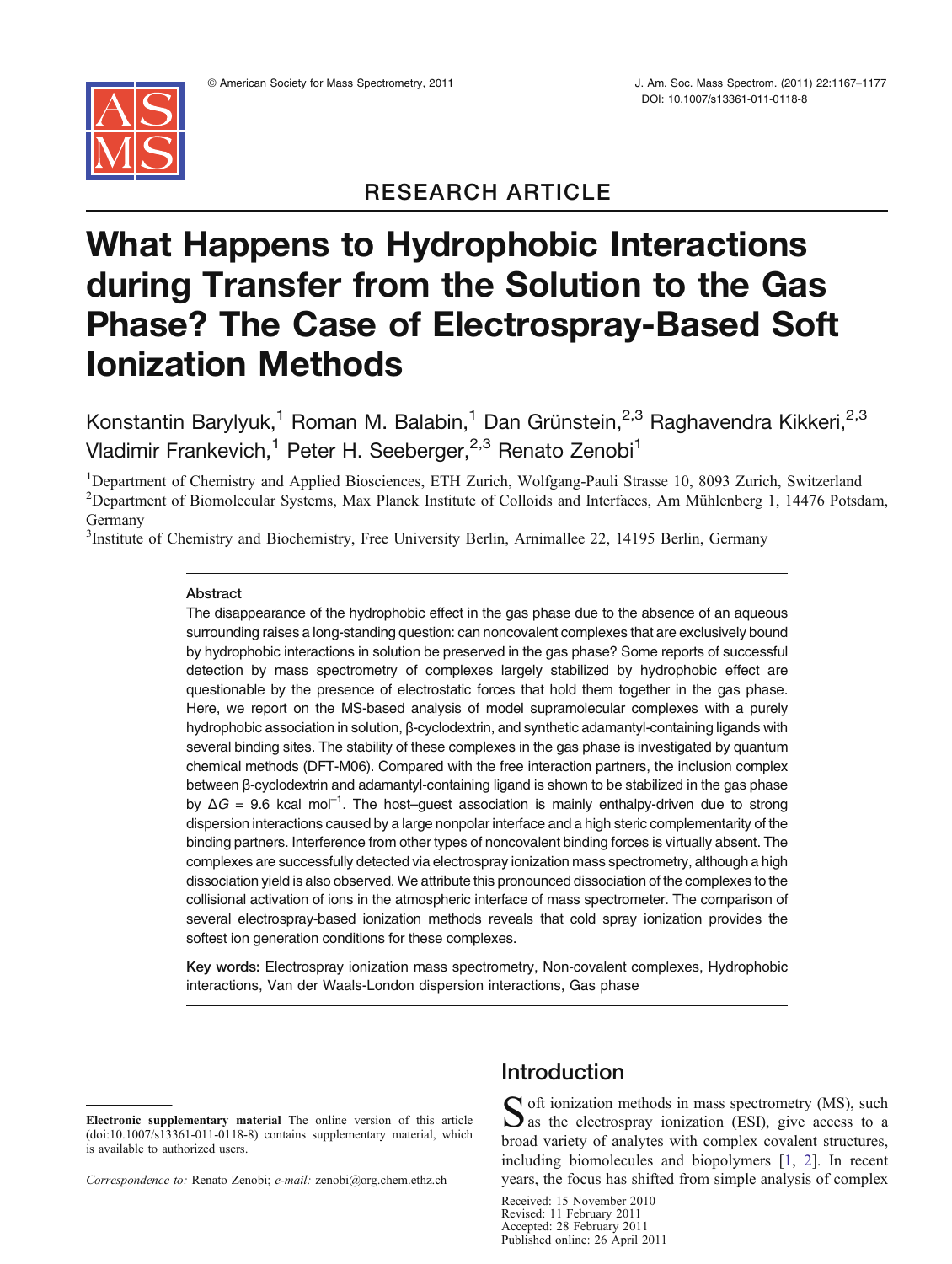organic and biological molecules to probing of higher-order structures that are stabilized by noncovalent interactions. ESI-MS, with certain modifications, proved to be an efficient tool for the analysis of supramolecular assemblies and biomolecular noncovalent complexes. The most common approach for the analysis of biomolecular noncovalent complexes utilizes electrospraying analytes under nearnative conditions (aqueous buffer, controlled pH, room temperature) via a nanoflow ESI interface (nano-ESI [\[3](#page-10-0)]) [\[4](#page-10-0)–[6](#page-10-0)].

Increasing interest in using MS to study structures, where noncovalent bonding is important, inspired the invention of novel variants of electrospray technique that promised to be even softer. Electrosonic spray ionization (ESSI), a variant of ESI that employs a supersonic nebulizing gas flow, has recently been introduced by Cooks and co-workers as a very gentle method for generating ions of folded proteins and protein noncovalent complexes [\[7](#page-10-0)]. Jecklin et al. reported a comparative study on the softness of different electrospraybased methods (ESSI, nano-ESI, and ESI) showing that ESSI is capable of better preserving protein-ligand noncovalent complexes [\[8](#page-10-0)]. Cold-spray ionization (CSI), a variant of electrospray that operates at low temperatures, has been applied for the analysis of labile organic compounds, such as transition metal coordination complexes, Grignard reagents, and supramolecules, e.g., amino acid and nucleotide clusters and host–guest complexes [[9\]](#page-10-0).

Since these methods are all claimed to probe solutionphase properties, the question arises to what extent the structure and supramolecular organization of analytes in the gas-phase environment of a mass spectrometer reflects that in solution. It is therefore important to preserve all the interactions that stabilize the structure of the analyte upon ionization and transfer to the gas phase. While certain supramolecular forces (e.g., Coulomb attraction/repulsion, ion-dipole, and dipolar interactions) become even stronger in vacuum, hydrophobic interactions are difficult to preserve during ionization and ion transfer [[10,](#page-10-0) [11](#page-10-0)]. Indeed, the binding energy of a methane contact pair in water is estimated to be only 1.5 kcal mol<sup>-1</sup> [[12,](#page-10-0) [13](#page-10-0)]. On the other hand, multiple hydrophobic interactions can become very strong and greatly contribute to the overall system stability. For instance, up to 70% of the total stabilization energy of protein tertiary structure originates from the collapse of protein hydrophobic core [[14](#page-10-0)–[16\]](#page-10-0). However, hydrophobic interactions are driven by the gain in entropy of released solvent molecules during complexation [[17,](#page-10-0) [18\]](#page-10-0). In MS, analytes are desolvated during delivery into the gas phase, i.e., there is no more gain in entropy. Strictly speaking, hydrophobic interactions degenerate into van der Waals– London dispersion interactions in the gas phase.

A number of studies report on more or less successful analyses of noncovalent complexes where hydrophobic forces are considered to play a dominant role for the stability [\[19](#page-10-0)–[33](#page-11-0)]. Liu et al. [\[19](#page-10-0), [20](#page-10-0)] showed the preservation of hydrophobically stabilized complex between bovine βlactoglobulin and its natural ligands, fatty acids, for the fraction of ESI-generated ions. However, hydrogen bonding between the protein chain and fatty acid carboxylic group also contributed significantly to complex stabilization [\[19](#page-10-0)]. Further investigation of this system revealed a greater kinetic stability of gaseous complexes between the fatty acids and βlactoglobulin due to a significantly higher activation barrier, as compared with the hydrated complexes [\[20](#page-10-0)]. Although the authors attribute this difference in the kinetic stability of the complexes to solvation effects, the increase in the activation energy for complex dissociation might also originate from electrostatic interactions or a steric hindrance between the protein and ligands in the gas phase.

Gas-phase dissociation of proton-bound dimers of fatty acids, as well as of alkali metal cation-bound dimers and trimers of fatty acid methyl esters was found to be affected by hydrophobic interactions between their aliphatic chains [\[21,](#page-10-0) [22](#page-10-0)]. The complexes containing double bonds in aliphatic chains dissociated more easily than those with fully saturated fatty acid tails. The authors explained this finding by the disturbance of hydrophobic interactions between aliphatic chains caused by the conformational restrictions imposed by double bonds. However, they did not account for the effect of such conformational restriction on the collision cross section of the complexes in the dissociation experiments.

Another model system to study the preservation of hydrophobic interactions in the gas phase is cyclodextrin. Cyclodextrins (CDs) are cyclic oligosaccharides consisting of α-1,4-linked glucose residues. In this ring-shaped structure, all hydroxyl groups point outwards, so that the interior of the ring is hydrophobic while the exterior is hydrophilic, rendering CDs water-soluble. CDs allow for the formation of inclusion complexes with various nonpolar molecules in polar solvents [[34\]](#page-11-0). Several studies have reported on the detection of inclusion complexes between CDs and aromatic or aliphatic guests, amino acids, peptides, and drugs by ESI-MS [[23](#page-11-0)–[33\]](#page-11-0). However, in these studies, guest molecules bore at least one polar group that pointed out of the cavity and enabled hydrogen bonding or dipole–dipole interactions with hydroxyls of the CD rim. These forces become stronger in the gas phase due to the electrostatic nature and most probably dominate the complex stabilization in the absence of solvent. A large fraction of nonspecific adducts in the mass spectra of CDs bound to aliphatic ligands is a consequence of such electrostatic attraction between binding partners in the gas phase [[23](#page-11-0)–[25\]](#page-11-0).

In the examples described above, the dominant stabilizing forces thus switched from hydrophobic interactions in solution to electrostatic attraction or hydrogen bonding in the gas phase. An unambiguous conclusion on the stability of hydrophobically bound noncovalent complexes in the gas phase therefore cannot be drawn, since species found in the gas phase are stabilized by non-specific interactions substituting the real driving force of complexation in the solution phase.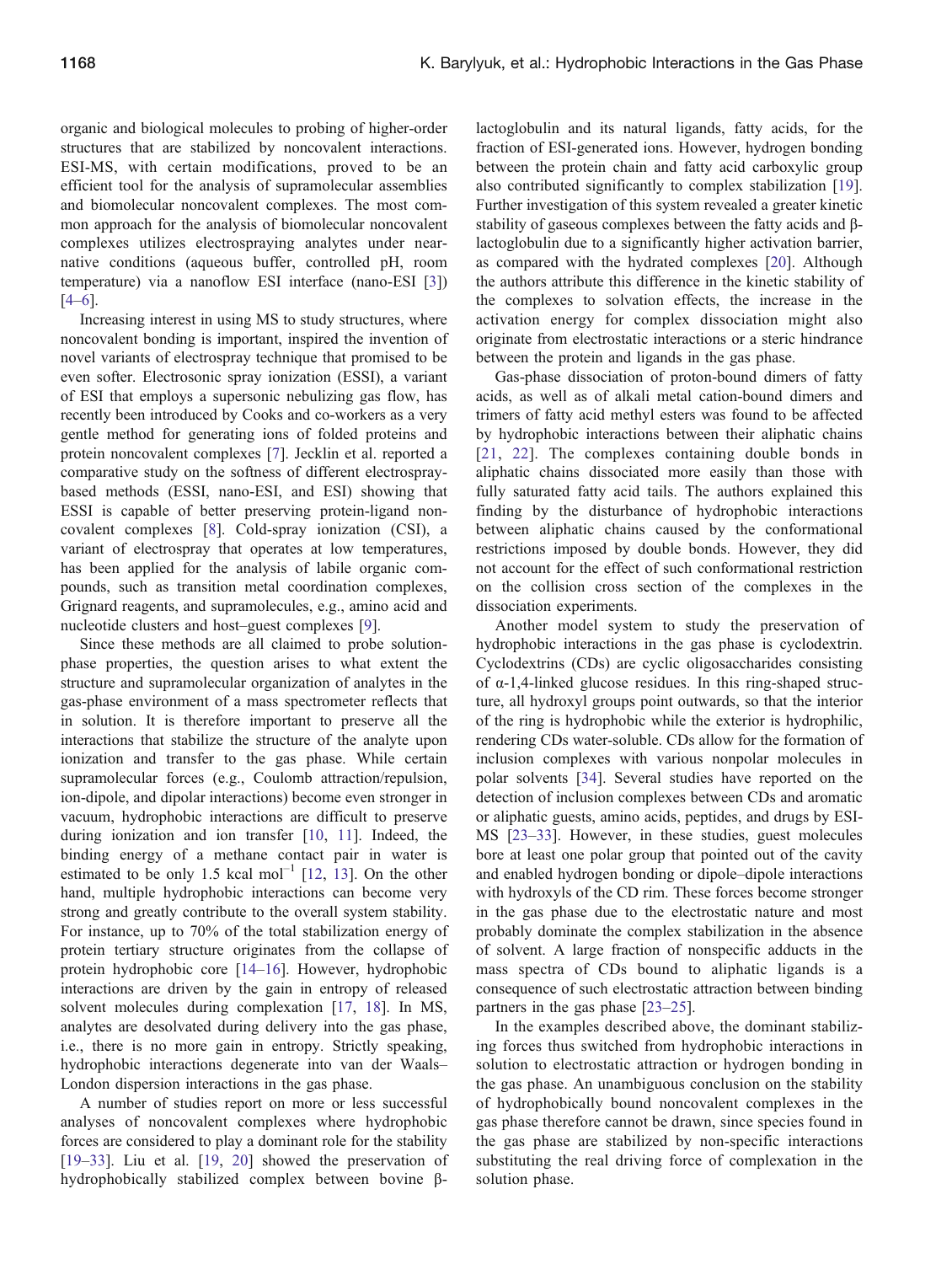<span id="page-3-0"></span>To adequately address the question whether hydrophobically stabilized complexes can be preserved in the gas phase, a better model system in which dispersion interactions are the major complex-stabilizing factor in the gas phase is required. Recently, Seeberger et al. described a series of synthetic supramolecular complexes that are stabilized solely by hydrophobic interactions in solution (Scheme 1) [\[35](#page-11-0)]. The complexes RuCD2, RuCD4, and RuCD6 consist of synthetic guest ligands with a controlled number of CDbinding sites (two, four or six; Scheme 1: 2–4, respectively) and β-cyclodextrin (Scheme 1: 1) host molecules [\[35](#page-11-0)]. In aqueous solution, the adamantyl residues, which are attached to the ruthenium-containing core of a ligand through amide linkers, intercalate into the inner cavity of CDs solely due to the hydrophobic effect. The formation of inclusion complex was confirmed by 1D-<sup>1</sup>H-NMR and 2D-nuclear Overhauser enhancement (NOE)-NMR spectroscopy [[35\]](#page-11-0). Although the hydrophobic effect governs the complexation in solution, inspection of this system suggests a significant enthalpy gain even in the absence of solvent due to the large

area of interacting nonpolar surfaces and the steric complementarity between the adamantyl and CD cavity (see Table [1](#page-5-0) and the 3 section) [\[34\]](#page-11-0).

The goal of the present study was to directly probe the stability of hydrophobically bound noncovalent complexes under ESI-MS conditions. We report on the MS analysis of RuCD2, RuCD4, and RuCD6 model complexes using several electrospray-based soft ionization methods. Conventional ESI, nano-ESI, ESSI, and CSI are compared in terms of their softness of ionization for these model complexes. A complementary theoretical study of a host–guest complex mimicking the binding site in the RuCDs is performed in order to estimate their stability in the gas phase and investigate the nature of binding force. Our results suggest that in the RuCDs hydrophobic interactions degenerate into dispersion interactions in the gas phase, which, however, suffice to stabilize the complex.

While several groups reported successful detection of hydrophobic complexes under ESI-MS conditions, the nature of the stabilizing forces that hold binding partners



Scheme 1. Chemical structures of the investigated compounds. RuCD2 =  $2 + 2 \times 1$ , MW = 3336.23. RuCD4 =  $3 + 4 \times 1$ , MW = 6102.84. RuCD6 =  $4 + 6 \times 1$ , MW = 8869.45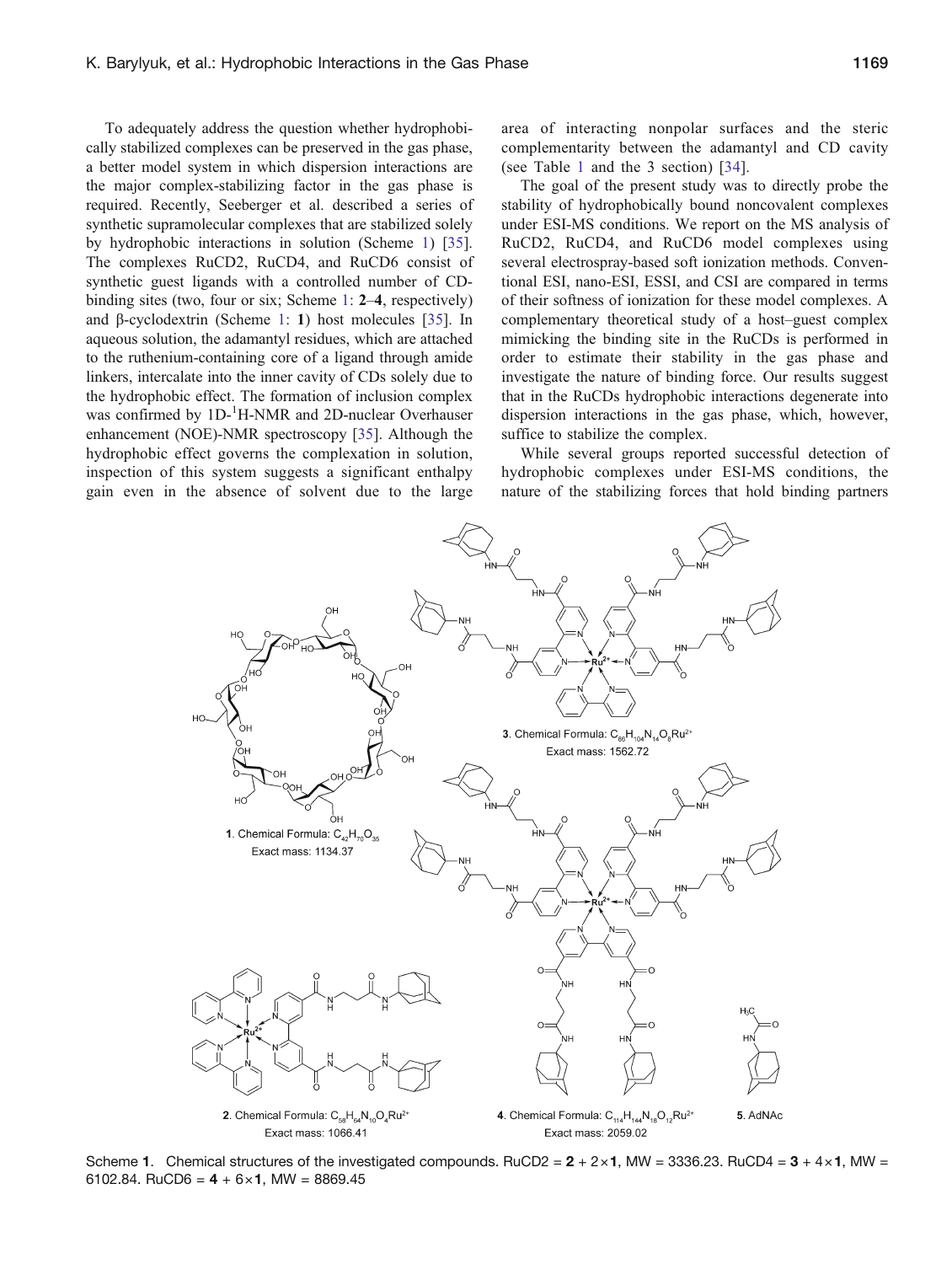together has never been investigated in detail. Therefore, we carried out a combined experimental and theoretical study of model supramolecules in order to answer the following questions: can hydrophobically bound complexes be preserved in the gas phase without rearrangement of the stabilizing interactions and what are the prerequisites for that?

# Methods

#### Mass Spectrometry Measurements

Supramolecular complexes (RuCD2, RuCD4, and RuCD6; see Scheme [1](#page-3-0)) were synthesized as described in [[35\]](#page-11-0), and dissolved in ultra-pure water to give a final concentration of  $10-100 \mu M$ .

Mass spectra were recorded on a hybrid quadrupole-time of flight instrument (Q-TOF Ultima, Micromass, Manchester, UK) equipped with a Z-spray interface (Waters, Manchester, UK). Several ion sources were employed to generate ions, including a conventional ESI source (Waters, Manchester, UK), an automated chip-based nano-ESI robot (Nanomate model 100; Advion Biosciences, Ithaca, NY, USA), as well as home-built ESSI and CSI sources.

In ESI experiments, a voltage of 3.5 kV was applied to the ESI probe, and samples were delivered with a flow rate of 2  $\mu$ L min<sup>-1</sup> via a syringe pump (Harvard Apparatus, Holliston, MA, USA); no sheath or desolvation gas was used, and the declustering temperature was varied in the range of 21–150 °C. The nano-ESI source was operated at a voltage of 1.3–1.5 kV, and 5 bar backing pressure was used to assist sample flow, which was set to 200 nL min<sup>-1</sup>; the source temperature was kept at 21 °C.

The design of our home-built ESSI source can be found elsewhere [\[7](#page-10-0)]. Briefly, it consisted of a T-piece (Swagelok; BGB Analytik AG, Böckten, Switzerland), an outer and inner fused silica capillary (inner diameters of 375 and 50 μm, respectively; BGB Analytik AG, Switzerland). A high voltage of 3.5 kV was applied to the ESSI emitter and samples were delivered at a flow rate of 5  $\mu$ L min<sup>-1</sup> by a syringe pump; a nitrogen pressure of 10–20 bar was used. The ESSI probe was mounted on a XYZ-stage with a distance to the mass spectrometer inlet of 100–200 mm.

The CSI source was built analogously to the one described in [\[9](#page-10-0)]. Samples were dissolved in 50% aqueous methanol (HPLC grade; Fluka Chemie AG, Buchs, Switzerland) to a final concentration of 10–100 μM and delivered at  $5 \mu L \text{ min}^{-1}$  by a syringe pump to a modified ESI probe operated at 3.5–4.5 kV. Dry nitrogen was used as a sheath and desolvation gas to cool down the probe and the ESI plume area; it was delivered at flow rate of 200–500 L min-1 via coiled metal tubes (length approximately 3.5 m, 7–10 turns with the diameter approximately 0.1 m), which passed through the reservoir with liquid nitrogen. The source temperature was controlled by a thermocouple and adjusted in the range from  $-40$  to  $+20$  °C by changing the number of coil turns submerged into liquid nitrogen and/or heating the source.

The sampling cone and the first ion guide (RF lens 1) voltages in all experiments were optimized in the range of 100–150 V and 150–200 V, respectively, in order to achieve the most efficient transmission of the desired ions. The quadrupole transmission mode was tuned to cover the  $m/z$ range of 300–8000. Collision-induced dissociation (CID) inside a hexapole collision cell was used in MS/MS experiments. Argon (analyzer penning pressure readout  $4.5 \times 10^{-5}$  mbar) was used as a collision gas. The collision energy was varied in the range of 10–50 eV. CsI clusters generated from the infusion of a 2 g  $L^{-1}$  solution of CsI (puriss; Fluka Chemie AG, Buchs, Switzerland) in 50% aqueous isopropanol (HPLC grade≥99.9%) were used for mass calibration.

#### Data Processing

Mass spectra were acquired using the MassLynx software (ver. 4.0, Waters, Manchester, UK). A single mass spectrum accumulation time of 1 s was used, and a total of 100 spectra were typically accumulated to obtain a representative mass spectrum with a sufficient signal-to-noise ratio. Data processing and evaluation was performed using the MAT-LAB software (2010a; The MathWorks, Natick, MA, USA). Areas under peaks corresponding to ions of assembled, partially and fully disassembled RuCD complexes were used to calculate the survival yield of every species.

#### Quantum Chemistry Calculations

The calculations reported here were done within the framework of density functional theory (DFT) using the M06 and M06L, as well as B3LYP and B97 density functionals, and a version of the latter with explicit dispersion correction (B97D) [[36,](#page-11-0) [37](#page-11-0)]. The M06/M06L functional is specially parameterized to include dispersion interactions—an important bonding factor in the complexes studied here [[36\]](#page-11-0). A Pople-type 6-31G(d) basis sets [\[38](#page-11-0)] was used throughout the study. The Gaussian 09 suite of programs [\[39\]](#page-11-0) was used for most calculations reported. The calculations were carried out according to procedures described in [[40\]](#page-11-0). The geometries of all molecules and complexes reported were fully optimized at the M06L/6-31G(d) level of theory. The energy difference is reported relative to the sum of the individual binding partners. The RRHO approximation was used for evaluating thermodynamic properties. Different conformations of amide bond were considered, but they were found to be of no importance for the relative stability of the supramolecular complexes.

The resulting structures of the inclusion complexes were visualized using the UCSF Chimera software package [\[41](#page-11-0)]. The interface areas (Table [1\)](#page-5-0) were calculated based on surfaces created with the surfnet tool [[42\]](#page-11-0). Images were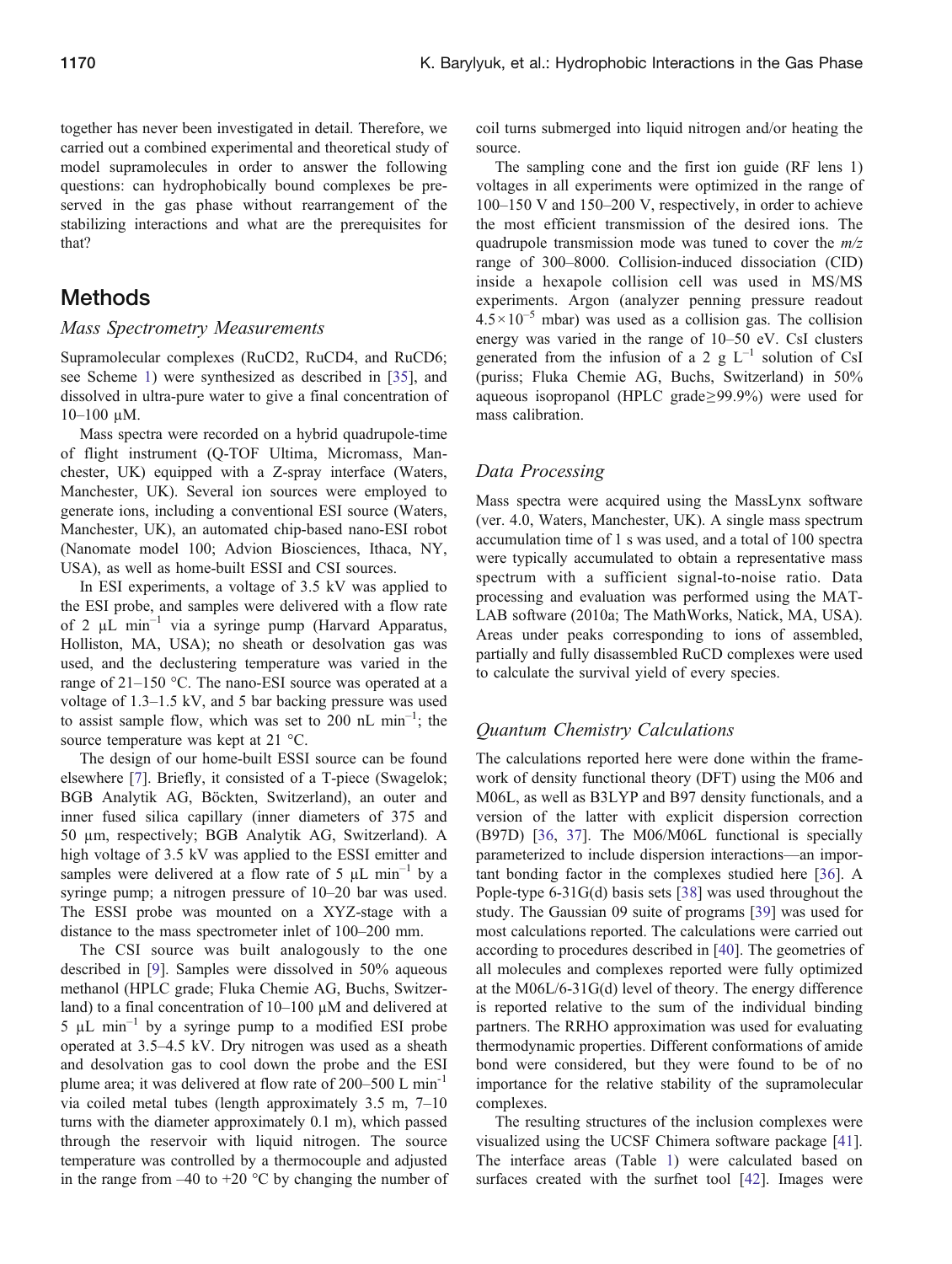| Inclusion complexes |                             |         | Nonspecific adducts |         |         |        |
|---------------------|-----------------------------|---------|---------------------|---------|---------|--------|
| 3a                  | 3 <sub>b</sub>              | 3c      | 4a                  | 4b      | 4c      | 4d     |
| $-3.8$              | $-9.4$                      | $-2.9$  | $-1.1$              | 4.6     | 11.3    | 20.3   |
|                     | $-29.1$                     | $-23.0$ | $-18.9$             | $-15.0$ | $-8.4$  | 0.2    |
| 19.7                | 19.7                        | 20.2    | 17.8                | 19.6    | 19.7    | 20.1   |
|                     | $-33.7$                     | $-20.0$ | $-25.4$             | $-19.7$ | $-13.0$ | $-9.9$ |
|                     | 201.0                       | 215.8   | 150.8               | 133.3   | 153.1   | 139    |
|                     | $-23.5$<br>$-28.2$<br>221.7 |         |                     |         |         |        |

<span id="page-5-0"></span>Table 1. Energetic Parameters of Model Supramolecular Host–Guest Complexes between β-cyclodextrin and N-adamantylacetamide

produced with the POV-ray software (ver. 3.6; Persistence of Vision Pty. Ltd., Williamstown, Victoria, Australia).

### Results and Discussion

#### Stoichiometry of Complexes

In ESI-MS experiments, RuCD complexes produced doubly charged ions with very characteristic isotope pattern due to the presence of  $Ru^{2+}$ , allowing for a clear assignment of the peaks. Figure 1a shows the nano-ESI mass spectrum of RuCD2. Besides the peak at  $m/z$  1667.4 corresponding to the assembled complex (Figure 1a, inset), signals of the partially assembled complex and the bare ligand 2 (Scheme [1\)](#page-3-0) were also registered (peaks at  $m/z$  1100.4 and 533.2, respectively). RuCD4 and

RuCD6 complexes showed similar behavior (Figure 1b and c, respectively). The signal intensity of the RuCD4 ion  $(m/z)$ 3050.1) was quite low and the RuCD6 complex  $(m/z 4432.6)$ was registered with a signal-to-noise ratio of approximately 6 (insets in Figure 1b and c). Numerous additional peaks appearing in the spectra (Figure 1a, b and c) were due to the presence of impurities in the samples. For instance, cationized cyclodextrins and oligosaccharides produced strong signals in the measured  $m/z$  range. No non-specific RuCD associates with higher CD-to-ligand stoichiometric ratio were found in mass spectra in the higher  $m/z$  range.

The stoichiometry of the RuCD complexes was further probed by MS/MS measurements (Figure 1d, e and f). At low collision energies, the major dissociation channel was the loss of single neutral CD. With increasing collision energy,



Figure 1. Nano-ESI mass spectra (a)-(c) and CID-MS/MS spectra (d-f) of RuCD complexes. Peaks corresponding to the fully assembled RuCD2 (a), RuCD4 (b), and RuCD6 (c) complexes are marked with triangles and are additionally shown as zoomed views [(a)-(c), insets]. Signals from partially and fully disassembled complexes are marked with circles. Unmarked peaks are due to sample impurities, e.g., cationized cyclodextrin ions and their fragments. The intensity scale was magnified 20-fold in the mass range marked with the dashed line in the mass spectra of RuCD4 and RuCD6 [(b) and (c), respectively]. Ions of assembled RuCD2 and RuCD4 complex were mass-selected in the quadrupole stage and subjected to CID inside the collision cell [(d) and (e), respectively]. In the case of RuCD6, the ion of incompletely assembled RuCD6 complex (with five cyclodextrins bound) was selected and dissociated (f)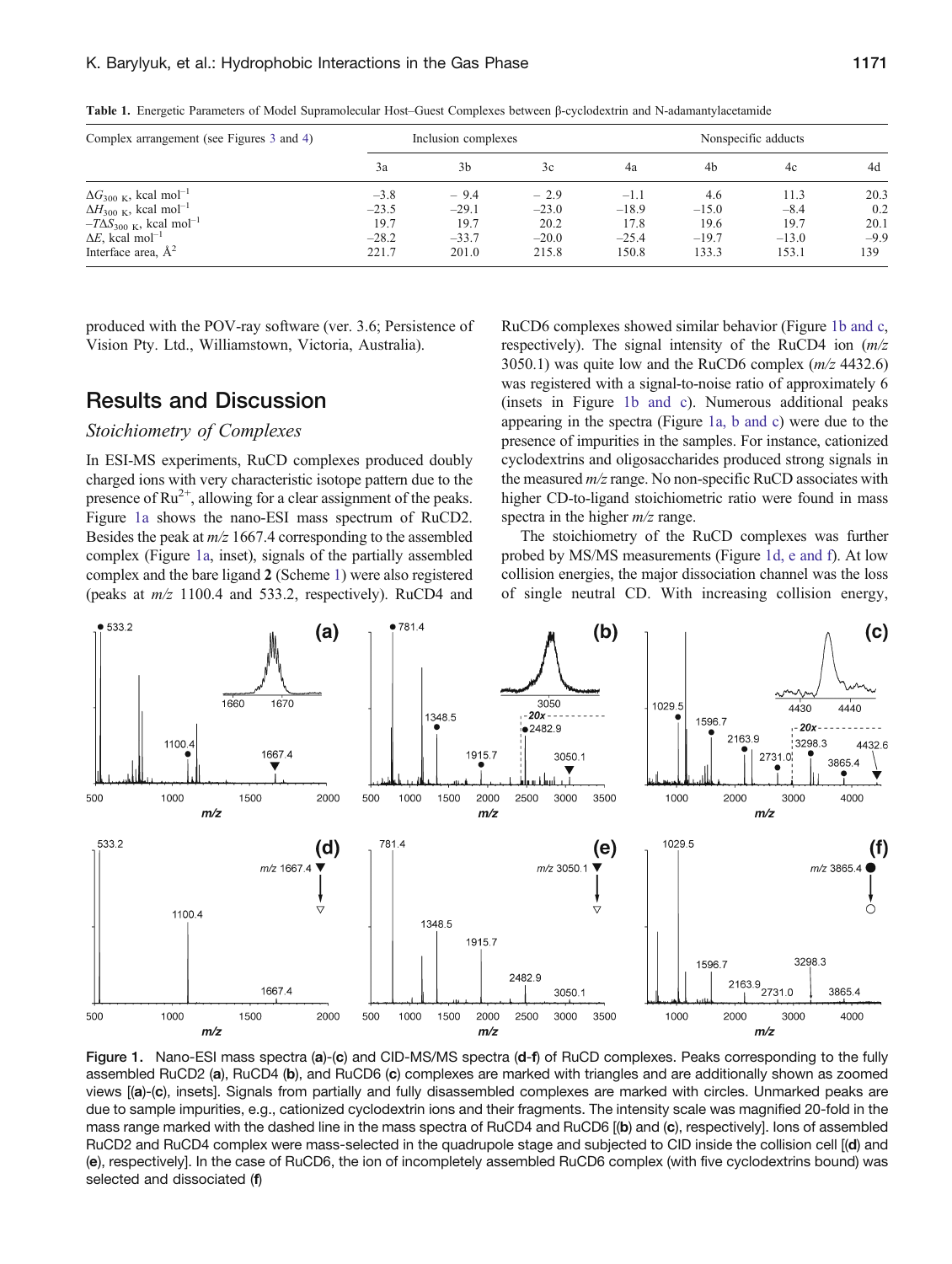detachment of multiple CD molecules was observed. However, these channels were very close in energy, since the ions of partially assembled complexes readily fragmented via the loss of neutral CD in  $MS<sup>3</sup>$  experiments, at similar collision energy offset. In the case of RuCD6, the signal intensity of the fully assembled complex was not enough to record a MS/MS spectrum, and the ion at  $m/z$  3865.4 corresponding to the complex of 5 CD molecules bound to the ligand 4 was massselected and fragmented instead (Figure [1f\)](#page-5-0).

To prove the specificity of detected RuCD complexes the following control experiment was performed. A 10-fold molar excess of CD was added to the solution of RuCD2 and the resulting mixture was analyzed by nano-ESI-MS. In the case of a non-specific association between CD and ligand 2 the increase of CD concentration would result in formation of complexes with three or more CDs attached. However, this was not the case, as can clearly be seen from Figure 2. While a number of weak, nonspecific complexes of cationized CDs became visible in the mass spectrum, no adducts of RuCD2 with one or two more CD molecules was found (Figure 2b,  $m/z$  2235.6 and 2803.1, respectively). Very weak peaks with a signal-to-noise ratio close to three were found at m/z 1490.4, 1498.1, and 1503.4, which might be attributed to the presence of triply charged ions of RuCD2 forming adducts with  $CD^+$ ,  $[CD + Na]<sup>+</sup>$ , and  $[CD +$ 



Figure 2. Nano-ESI mass spectra of 10 μM aqueous solution of RuCD2 (a) and of the same solution containing 10-fold molar excess of CD (b). A peak corresponding to the fully assembled RuCD2 complex is marked with the black triangle. An expected position of peaks corresponding to non-specific adducts between ligand 2 (see Scheme [1](#page-3-0)) and CDs is indicated with blue dashed lines and corresponding  $m/z$  values. The inset shows the magnified region of the mass spectrum around  $m/z$  1500 (b), where negligible peaks of nonspecific adducts of RuCD2 and cationized CDs were found (see [Discussion](#page-5-0) section in the text)

K]<sup>+</sup> , respectively. However, the signal intensity was too low to perform MS/MS experiments, which, together with the lack of isotopic resolution, prevented us from unambiguously assigning these peaks. Given that the concentration of analytes in this control experiment was quite high  $(\sim 100 \mu M)$ , the presence of these small peaks in the mass spectrum is more consistent with the non-specific association of RuCD2 and cationized CDs in the ESI plume rather than with non-specific complexation between the CDs and ligand 2 in solution [[31,](#page-11-0) [43](#page-11-0)].

Similar experiments where a 10-fold molar excess of CD was added to RuCD4 and RuCD6 were also carried out. Again, many peaks of nonspecific adducts between CDs and metal cations were found in the spectra. However, no peaks corresponding to non-specific adducts of RuCD4 and RuCD6 with CDs were registered.

#### Stability of the Complexes in Solution and in the Gas Phase

Three reasons can lead to the low signal intensities of the assembled complexes in the mass spectra: low complex stability in solution, low complex stability in the gas phase, and poor complex survival during passage through the ESI interface. The NMR results allow us to rule out the dissociation of complexes in solution [[35\]](#page-11-0). There was no unbound CD found in <sup>1</sup>H-NMR spectra, and NOESY spectra showed a clear evidence for the close proximity of the adamantyl protons to those of CD. In the gas phase, we expect the complexes to be stable due to a decent gain in enthalpy from dispersion interactions. Indeed, the large nonpolar interface and steric complementarity allow for the formation of multiple contacts between the adamantyl residue and the inner cavity of CD. Although individual interactions might be weak, their sum provides strong stabilization overall. Moreover, dispersion interactions are enhanced in vacuum due to the stronger electrostatic term.

We ran quantum chemistry calculations on the model supramolecular assembly of CD  $(1 \text{ on Scheme } 1)$  $(1 \text{ on Scheme } 1)$  $(1 \text{ on Scheme } 1)$  and Nadamantylacetamide (AdNAc; 5 on Scheme [1](#page-3-0)) in order to (1) prove the stability of model complexes in the gas phase; (2) support the statement that the observed signals originate from the inclusion complexes described in solution and are not due to artificial adducts formed during the ionization process; (3) show that the major force that stabilizes the complexes in the gas phase is a strong dispersion attraction and not a hydrogen bond or any kind of electrostatic interaction, as for instance in cases reported by Franski et al. [[21,](#page-10-0) [22\]](#page-10-0). The position of the adamantyl guest was optimized, and several relative orientations of binding partners were tested (Figure [3](#page-7-0)): a tight inclusion complexes with the guest entering from the 6'-OH and the 2',3'-OH rims of CD, respectively (Figure [3a and b\)](#page-7-0), and an inclusion complex with an intermolecular hydrogen bond (Figure [3c](#page-7-0)). It is noteworthy that the optimized geometries of the model inclusion complexes closely resembled the available crystal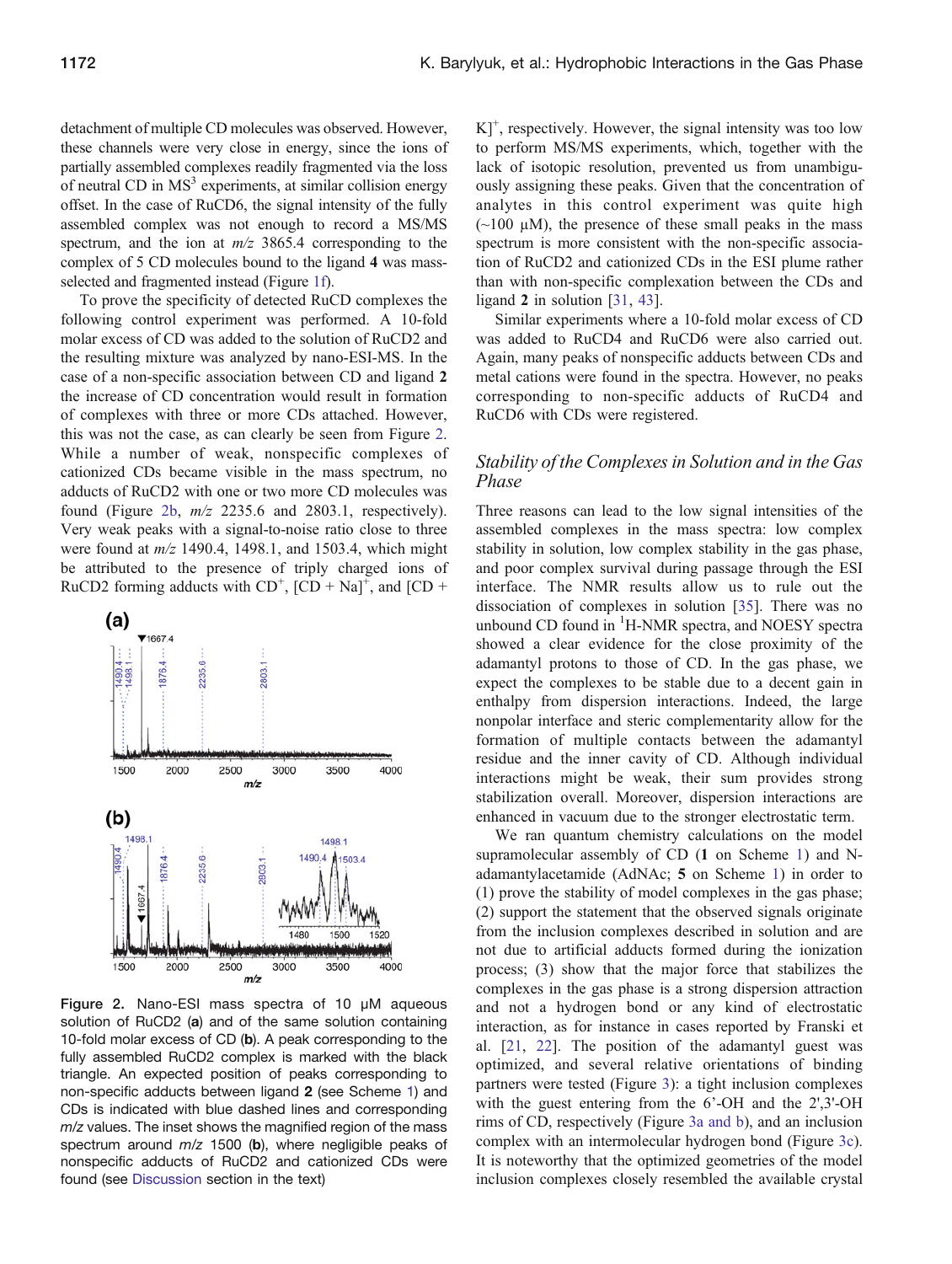<span id="page-7-0"></span>

Figure 3. Relative orientations of N-adamantylacetamide (AdNAc; 5 on Scheme [1](#page-3-0)) and β-cyclodextrin (CD; 1 on Scheme [1](#page-3-0)) within the model supramolecular assembly probed by quantum chemistry calculations. AdNAc atoms are shown as spheres with van der Waals radii, CD is represented by stick model with the van der Waals surface superimposed (blue mesh). The entrance of AdNAc guest into the CD cavity from the 6'-OH rim (a), (c) and from the 2',3'-OH rim (b) was explored. Hydrogen bonds within the constraints of a 0.4 nm inter-atom distance and a 20° bond angle were monitored (shown by green lines), as well as those only partially satisfying these restrictions [orange lines, (b) and (c)]

structures of CD complexes with adamantyl ligands [\[44](#page-11-0)–[46](#page-11-0)]. The possibility of intermolecular hydrogen bond formation without inclusion of the adamantyl moiety into the cavity of CD was also explored (Figure [4\)](#page-8-0). The choice of starting geometries for the nonspecific assemblies was dictated by the requirement of forming of at least one hydrogen bond. However, our intention was to test the relative orientations that maximize the number of hydrogen bonds since the binding partners contain numerous hydrogen bond donors and acceptors. Remarkably, only the structure shown in Figure [4b](#page-8-0) allowed for two hydrogen bonds between the 6'- OH groups of two adjacent glucose residues and the amide group of AdNAc. In the other three cases, the formation of only one hydrogen bond was successful, most probably due to steric hindrance (Figure [4a, c and d](#page-8-0)).

The M06 and M06L methods were employed, which are specifically designed to account for systems with dispersion interactions and show fairly accurate results of the binding energy calculation in these systems, with an error of  $\sim$ 2 kcal mol<sup>-1</sup> [[47\]](#page-11-0). The 6-31 G(d) basis set was chosen as a compromise between accuracy and computational costs since no significant gain in accuracy was expected for a larger basis set [\[48\]](#page-11-0). The binding energy  $(\Delta E)$  of tight inclusion complexes (Figure 3a and b) was estimated to be about  $-30$  kcal mol<sup>-1</sup> (Table [1\)](#page-5-0). In comparison, the structure with an intermolecular hydrogen bond between the amide proton of AdNAc and the oxygen atom of the 6'-OH group from CD (Figure 3c) was  $8 \text{ kcal mol}^{-1}$  less stable. Among the nonspecific complexes, the strongest binding was found for the assembly of AdNAc positioned parallel to the plane of the CD ring from the 2',3'-OH side (Figure [4a\)](#page-8-0), giving  $\Delta E = -25.4$  kcal mol<sup>-[1](#page-5-0)</sup> (Table 1). Quite a remarkable binding energy  $(-19.7 \text{ kcal mol}^{-1})$ , Table [1](#page-5-0)) was also found for the structure with two hydrogen bonds (Figure [4b](#page-8-0)). The other two non-specific adducts (Figure [4c and d\)](#page-8-0) gave much smaller binding energies of only about  $-10$  $-10$  $-10$  kcal mol<sup>-1</sup> (Table 1).

All the relative orientations of binding partners that we tested resulted in the formation of energetically favorable complexes ( $\Delta E$  < 0). Calculation of the enthalpy and Gibbs free energy allowed us to draw a conclusion on the driving force of complexation and the relative stability of these complexes. From the Table [1](#page-5-0) it can clearly be seen that the complexes have a strong negative entropy term  $(\Delta S \le 0)$ . To compensate the loss of entropy, a large gain in enthalpy of association  $($ >20 kcal mol<sup>-1</sup> $)$  is needed, which in this case can only be achieved via multiple van der Waals contacts between the bulky adamantyl moiety and the inner cavity of CD. Since the enthalpy of  $-OH$   $\cdot$   $O =$  and  $-NH$   $\cdot$   $O -$  hydrogen bonds typically amounts to less than 5 kcal mol<sup>-1</sup> [\[49\]](#page-11-0), at least 4 hydrogen bonds are required to compensate the loss of entropy found for the model assemblies. However, AdNAc and CD do not allow for the formation of 4 hydrogen bonds. In agreement with our estimations, the fairly large positive Gibbs free energy allows us to rule out the formation of three nonspecific adducts (Figure [4b, c and d\)](#page-8-0) in the gas phase. The assembly in which AdNAc enters the CD cavity from the 2',3'-OH rim (Figure 3b) appeared to be the most stable among the remaining four complexes (Figures 3a, b and c and [4a](#page-8-0)).

We selected the most stable model complex between AdNAc and CD (Figure 3b) and ran binding energy calculations using the B97D (with correction for dispersion interactions) and B97 (without dispersion correction) density functionals in order to estimate the contribution of dispersion interactions to the overall stabilization energy. When the dispersion interactions were accounted for, the binding energy of the complex amounted to  $-36.1$  kcal mol<sup>-1</sup>, in reasonable agreement to the result of M06 calculation  $(-33.7 \text{ kcal mol}^{-1})$ , also corrected for dispersion interactions; see Table [1](#page-5-0)). In contrast, switching off the dispersion term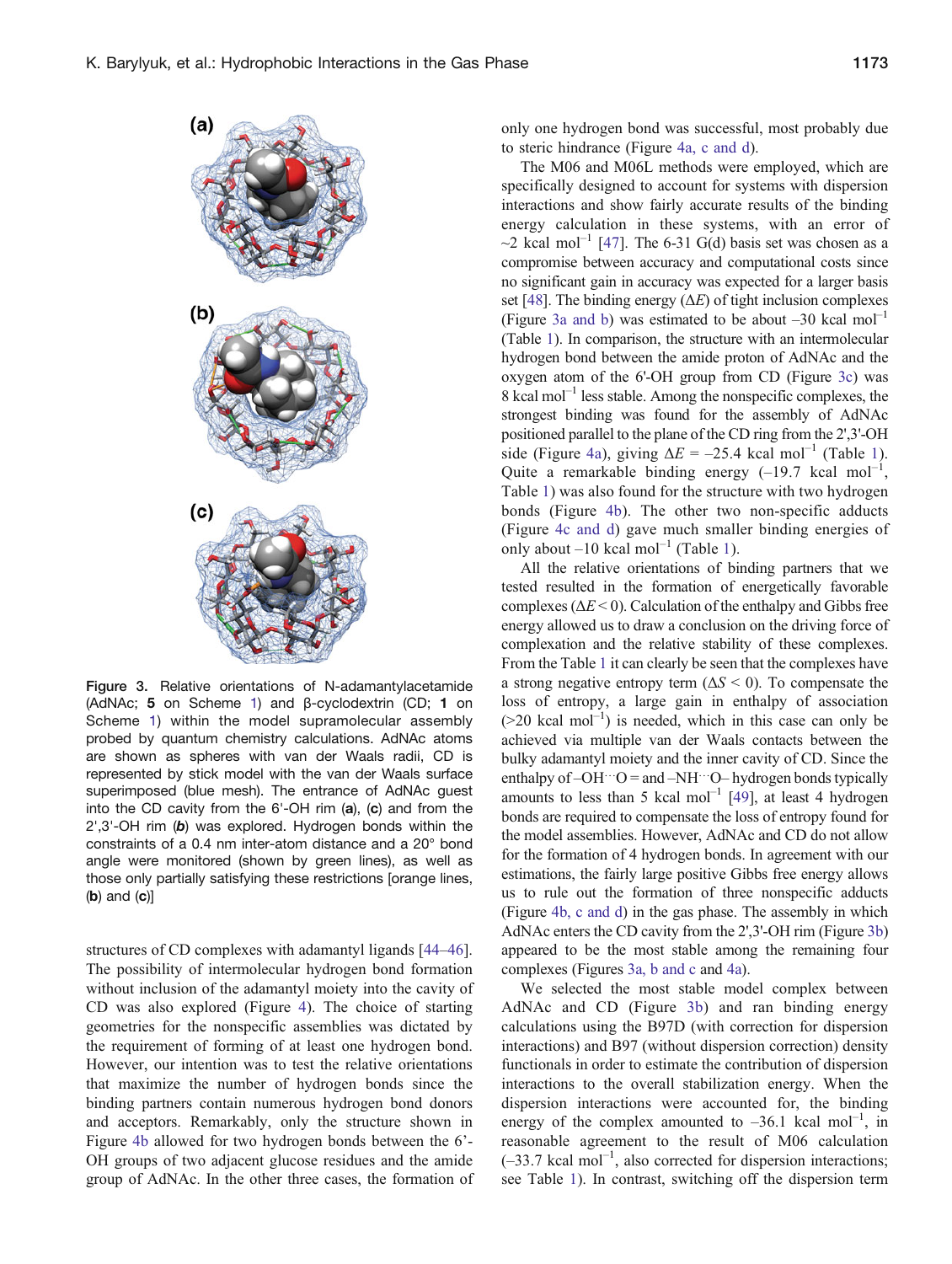<span id="page-8-0"></span>

Figure 4. Geometries of model nonspecific supramolecular assemblies between N-adamantylacetamide (AdNAc; 5 on Scheme [1\)](#page-3-0) and β-cyclodextrin (CD; 1 on Scheme [1\)](#page-3-0) studied by quantum chemical calculations. AdNAc is shown as a ball-andstick model, CD is represented in sticks. Hydrogen bonds are marked as in Figure [3](#page-7-0)

(pure B97) resulted in only  $-6.0$  kcal mol<sup>-1</sup> of binding energy. Therefore,  $\sim$ 30 kcal mol<sup>-1</sup> or 83% of the total stabilization energy of this complex (Figure [3b](#page-7-0)) comes from multiple dispersion interactions, and the rest can be attributed to some spurious electrostatic interactions (e.g., see the orange "pseudobonds" shown in Figure [3b and c](#page-7-0)). The latter should, however, be significantly weaker due to steric factors: CD fits tightly around the bulky adamantyl moiety, resulting in steric constraints that prevent hydroxyl and amide dipoles from assuming the correct orientation to form a strong hydrogen bond or dipole–dipole contact (Figure S1). The same steric factor hinders the host–guest association, so if the complex dissociated in the gas phase, its re-association would require a lot of collisions/time, since only a very small fraction of host–guest relative orientations would lead to a reactive collision.

The results of quantum chemistry calculations reported here clearly indicate that the RuCD complexes should be stable in the gas phase due to strong van der Waals attraction between the CD inner cavity and the adamantyl moiety of the ligands. It must therefore be the ESI interface that is responsible for the dissociation of complexes.

#### Stability of the Complexes as a Function of Ion Source Configuration

ESI is operated at atmospheric pressure while the mass spectrometer requires high vacuum to analyze and detect ions. Electrospray-generated ions thus have to pass several differential pumping chambers to reach the analyzer and detector. Due to a steep pressure drop at the interface of atmosphere and the first low-pressure chamber, ions undergo supersonic expansion and acquire high kinetic energy. However, there are still a lot of neutral gas molecules around and the accelerated ions collide with them, which results in gradual activation of ions. This "in-source collision-induced activation" can be very strong and will lead under certain circumstances to pronounced dissociation. Even covalent bonds  $(\sim40-60 \text{ kcal mol}^{-1}$  [[50,](#page-11-0) [51](#page-11-0)]) can be disrupted, not to appeal of relatively weak supramolecular forces, such as dispersion interactions. Low signal intensities of assembled RuCD complexes along with strong signals of fragment ions might therefore be attributed to the processes during ionization and transfer into the mass spectrometer.

There are several ways to soften the ion transfer. Generally speaking, voltage and pressure gradients should be lowered in order not to accelerate ions too much and induce collisional cooling rather than collision-induced activation of ions [[51](#page-11-0)]. However, in the Q-TOF instrument, the so-called Z-spray interface is used in the ion source that requires for higher ion acceleration in order to facilitate transmission. The heavier the ions, the higher the voltage gradient that is needed to transfer ions through the Z-spray interface. In the case of the quite heavy RuCD ions, we had to use a fairly high voltage difference between the sampling cone and the first ion guide. The pressure drop can be reduced by "spoiling" the vacuum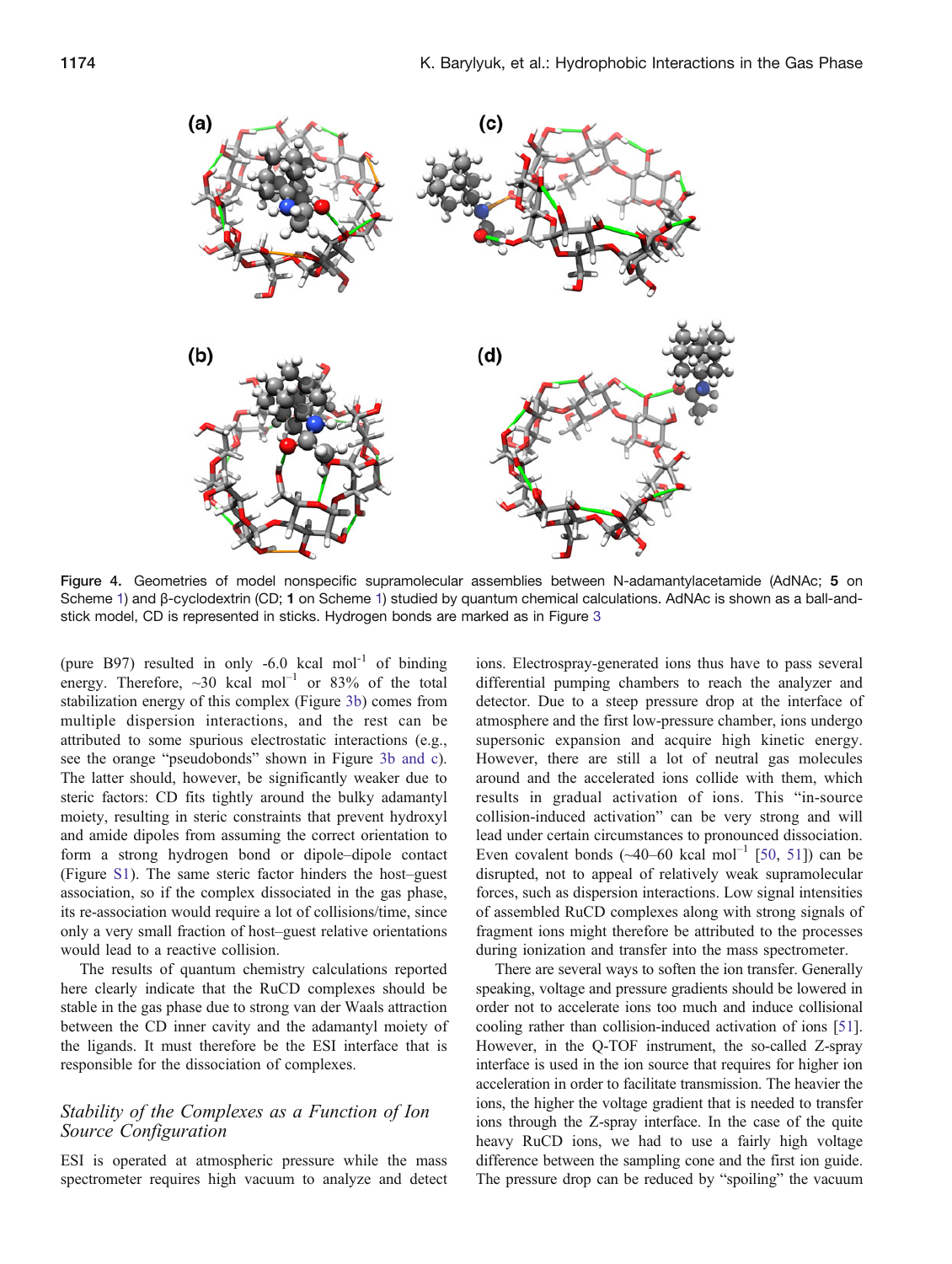

Figure 5. Influence of the ion source configuration on the survival of RuCD2 (a) and RuCD4 (b) complexes during ionization and transfer through the atmospheric interface of mass spectrometer. The fractions of fully assembled, partially assembled, and dissociated complexes in mass spectra are plotted in stacks of bar plots and color-coded, as described below each plot. The stoichiometry of assemblies is described using the nomenclature from Scheme [1.](#page-3-0)  $CD = β$ cyclodextrin; RT = room temperature

inside the first pumping stage. This trick is often used in the analysis of protein noncovalent complexes [[5\]](#page-10-0). In our experiments, there was only minor or zero gain in signal of the assembled RuCD complexes when the pressure inside the first pumping region was elevated, so we worked at normal pressure values in this region.

The ion generation itself, of course, affects the survival of intact complexes in such MS experiments. Jecklin et al. have demonstrated that protein-ligand noncovalent complexes are better preserved in ESSI compared with conventional ESI and nano-ESI [[8\]](#page-10-0), although in their later work authors showed almost equal ion internal energy distribution for these electrospray-based methods [[52\]](#page-11-0). In the case of noncovalent assemblies that rely on dispersion interactions, such as RuCD complexes, we expected an even more

pronounced dependence of complex survival on the ion generation process.

To investigate the softness of electrospray processes for hydrophobically stabilized supramolecular complexes, we compared the ion yields in MS experiments where ions were generated by several ESI-based methods (Figure 5, Figure S2). In conventional ESI experiments, ion yields of the assembled RuCD2 were relatively low and fragments dominated the spectra (Figure 5a, Figure S2a). Upon increasing the temperature in the source the dissociation of complex became more pronounced, revealing a clear dependence of the complex stability on the operating parameters of the electrospray. Thermal dissociation is known to occur for supramolecular complexes, and we expected them to be better preserved upon ionization and transfer to the gas phase at low temperature. Indeed, in CSI experiments, the fraction of assembled RuCD2 was significantly higher compared with conventional ESI. Although the dissociation of RuCD2 down to the bare ligand 2 was low, the yield of partially assembled complex was still high. We also compared the results of ESI at different temperatures with those obtained with other soft ionization methods, namely nano-ESI and ESSI [\[3](#page-10-0), [6,](#page-10-0) [7\]](#page-10-0). Surprisingly, RuCD2 showed high dissociation rates in these experiments (Figure 5a, Figure S2a). For larger complexes, e. g. RuCD4, the result was very similar (Figure 5b, Figure S2b). With increasing source temperature the rate of dissociation became higher; conversely, RuCD4, as well as partially assembled complexes, were better preserved at low temperature in CSI-MS. In ESSI, RuCD4 dissociation was quite pronounced, while nano-ESI showed better result with high degree of preservation of the intermediate assemblies.

In electrospray, ions are produced as a consequence of Coulomb explosions of charged droplets [[43\]](#page-11-0). Recently, Chingin et al. demonstrated that gas-phase ions are produced by electrospray in abundance already at ambient pressure [\[53](#page-11-0)] and validated the ion evaporation hypothesis for small ions [\[54](#page-11-0), [55\]](#page-11-0). Several steps of solvent evaporation and subsequent droplets fission are, however, required prior to ion evaporation. The initial size of droplets emitted from the electrospray tip in conventional ESI, nano-ESI, and ESSI is very different: 10–100 μm, 0.15 μm, and 3.5 μm, respectively [7, 43, and references therein]. In nano-ESI, the initial droplet size (0.15 μm) is already quite small, so that ion evaporation from the droplet surface can become operative from the very beginning of the ion drift path. In ESSI, the supersonic sheath gas flow provides very efficient nebulization of electrosprayed solvent. Again, ions are produced at early stages after droplets leave the emitter tip. As soon as the gas-phase ions are generated, they pass the voltage gradient and undergo numerous collisions with neutral gas molecules. These collisions result in partial conversion of kinetic energy to ion internal energy. In other words, ions are gradually heated [[51\]](#page-11-0). In case of thermally unstable supramolecular complexes, this slow activation is sufficient to induce their dissociation. The higher the source temper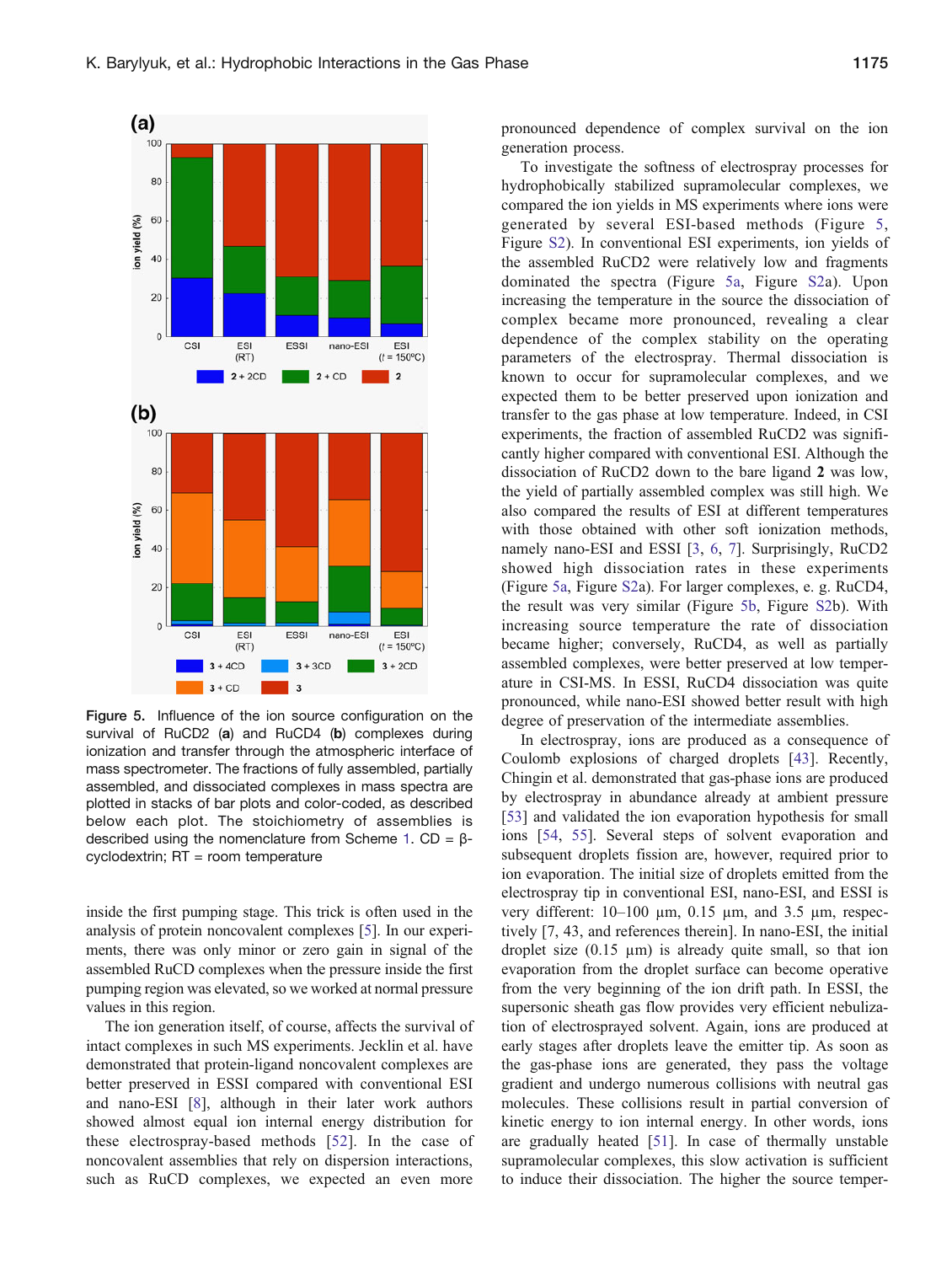<span id="page-10-0"></span>ature, the more internal energy the ions gain, resulting in a high degree of in-source fragmentation. Conversely, at lower temperatures, collisions are less energetic and the internal energy uptake is reduced.

In-source ion activation and dissociation thus explains the high fragment yield in experiments reported herein. Since RuCD complexes were quite bulky, they obviously have large collisional cross-section, which renders collisional activation and internal energy uptake very efficient. Lower survival yields of larger complexes, such as RuCD6, were most probably the consequence of larger collisional crosssection. On the other hand, relatively high yields of intermediate assemblies might be attributed to the redistribution of excess energy over a higher number of degrees of freedom available in larger complexes.

# **Conclusions**

In the present work, the model noncovalent complexes RuCD2, RuCD4, and RuCD6 based solely on hydrophobic interactions in solution were studied by soft ionization MS. Our experimental data demonstrate that such complexes can be preserved in the gas phase under ESI conditions, provided that the van der Waals attraction between binding partners is strong enough to compensate the loss of entropy. Quantum chemical calculations were employed to confirm the stability of model complexes in the gas phase and to investigate the nature of interactions in the host–guest assembly. In the gas phase, the stabilizing forces in the binding site reduce to mainly dispersion interactions  $(\Delta E = -30.1 \text{ kcal mol}^{-1})$ , with only minor contribution from other types of interactions ( $\Delta E = -6.0$  kcal mol<sup>-1</sup>). The high steric complementarity of the binding partners together with the large contact area result in a high binding energy ( $\Delta G = -9.4$  kcal mol<sup>-1</sup> per binding site). The large size and the solubility of the complexes in water allow them to mimic the behavior of large protein ions during the ionization and ion transmission processes. All these features render the RuCD complexes a unique model system to study the preservation of hydrophobically stabilized noncovalent assemblies by MS.

Fully assembled RuCD2, RuCD4, and RuCD6 were successfully detected by ESI-MS, along with fragment ions of lower CD-to-ligand stoichiometric ratio. We attribute this fact to in-source dissociation of the complexes rather than to their lack of stability in the solution or in the gas phase. A comparison of several electrospray-based ionization techniques revealed a clear dependence of complex survival on the parameters of the ion source. The source temperature had the highest impact on the stability of complexes under ESI conditions. Cold spray ionization provided the softest conditions for ionization of these model complexes.

## Acknowledgments

The authors gratefully acknowledge financial support from the Swiss National Foundation (SNF grant 200020-124663), from the Max-Planck Society, and from the European Union FP7 (CARMUSYS). Quantum chemistry calculations were carried out on the Obelix cluster at the Competence Center for Computational Chemistry, ETH Zurich.

### References

- 1. Yamashita, M., Fenn, J.B.: Electrospray ion-source—another variation on the free-jet theme. J. Phys. Chem. 88(20), 4451–4459 (1984)
- 2. Fenn, J.B., Mann, M., Meng, C.K., Wong, S.F., Whitehouse, C.M.: Electrospray ionization for mass-spectrometry of large biomolecules. Science 246(4926), 64-71 (1989)
- 3. Wilm, M., Shevchenko, A., Houthaeve, T., Breit, S., Schweigerer, L., Fotsis, T., Mann, M.: Femtomole sequencing of proteins from polyacrylamide gels by nano-electrospray mass spectrometry. Nature 379(6564), 466–469 (1996)
- 4. Heck, A.J.R., van den Heuvel, R.H.H.: Investigation of intact protein complexes by mass spectrometry. Mass Spectrom. Rev. 23(5), 368–389 (2004)
- 5. Hernandez, H., Robinson, C.V.: Determining the stoichiometry and interactions of macromolecular assemblies from mass spectrometry. Nat. Protoc. 2(3), 715–726 (2007)
- 6. van den Heuvel, R.H., Heck, A.J.R.: Native protein mass spectrometry: from intact oligomers to functional machineries. Curr. Opin. Chem. Biol. 8(5), 519–526 (2004)
- 7. Takats, Z., Wiseman, J.M., Gologan, B., Cooks, R.G.: Electrosonic spray ionization. A gentle technique for generating folded proteins and protein complexes in the gas phase and for studying ion–molecule reactions at atmospheric pressure. Anal. Chem. 76(14), 4050–4058 (2004)
- 8. Jecklin, M.C., Touboul, D., Bovet, C., Wortmann, A., Zenobi, R.: Which electrospray-based ionization method best reflects protein–ligand interactions found in solution? A comparison of ESI, nanoESI, and ESSI for the determination of dissociation constants with mass spectrometry. J. Am. Soc. Mass Spectrom. 19(3), 332–343 (2008)
- 9. Yamaguchi, K.: Cold-spray ionization mass spectrometry: principle and applications. J. Mass Spectrom. 38(5), 473–490 (2003)
- 10. Robinson, C.V., Chung, E.W., Kragelund, B.B., Knudsen, J., Aplin, R. T., Poulsen, F.M., Dobson, C.M.: Probing the nature of noncovalent interactions by mass spectrometry. A study of protein-CoA ligand binding and assembly.  $\hat{J}$ . Am. Chem. Soc. 118(36), 8646–8653 (1996)
- 11. Wu, Q., Gao, J., Joseph-McCarthy, D., Sigal, G.B., Bruce, J.E., Whitesides, G.M., Smith, R.D.: Carbonic anhydrase-inhibitor binding: from solution to the gas phase. J. Am. Chem. Soc. 119(5), 1157–1158 (1997)
- 12. Rick, S.W., Berne, B.J.: Free energy of the hydrophobic interaction from molecular dynamics simulations: the effects of solute and solvent polarizability. J. Phys. Chem. B 101(49), 10488–10493 (1997)
- 13. Li, J.L., Car, R., Tang, C., Wingreen, N.S.: Hydrophobic interaction and hydrogen-bond network for a methane pair in liquid water. Proc. Natl Acad. Sci. U.S.A. 104(8), 2626–2630 (2007)
- 14. Nicholls, A., Sharp, K.A., Honig, B.: Protein folding and association insights from the interfacial and thermodynamic properties of hydrocarbons. Proteins Struct. Funct. Genet. 11(4), 281–296 (1991)
- 15. Vondrasek, J., Bendova, L., Klusak, V., Hobza, P.: Unexpectedly strong energy stabilization inside the hydrophobic core of small protein rubredoxin mediated by aromatic residues: correlated Ab initio quantum chemical calculations. J. Am. Chem. Soc. 127(8), 2615–2619 (2005)
- 16. Agashe, V.R., Shastry, M.C.R., Udgaonkar, J.B.: Initial hydrophobic collapse in the folding of barstar. Nature 377(6551), 754–757 (1995)
- 17. Pratt, L.R., Chandler, D.: Theory of hydrophobic effect. J. Chem. Phys. 67(8), 3683–3704 (1977)
- 18. Pratt, L.R.: Molecular theory of hydrophobic effects: "she is too mean to have her name repeated.". Annu. Rev. Phys. Chem. 53, 409–436 (2002)
- 19. Liu, L., Bagal, D., Kitova, E.N., Schnier, P.D., Klassen, J.S.: Hydrophobic protein–ligand interactions preserved in the gas phase. J. Am. Chem. Soc. 131(44), 15980 (2009)
- 20. Liu, L., Michelsen, K., Kitova, E.N., Schnier, P.D., Klassen, J.S.: Evidence that water can reduce the kinetic stability of protein–hydrophobic ligand interactions. J. Am. Chem. Soc. 132(50), 17658–17660 (2010)
- 21. Franski, R., Gierczyk, B., Kozik, T.: Tandem mass spectrometry experiments support the existence of hydrophobic interactions in the gas phase. Rapid Commun. Mass Spectrom. 22, 2747–2749 (2008)
- 22. Franski, R., Gierczyk, B., Schroeder, G., Franska, M., Wyrwas, B.: Do hydrophobic interactions exist in the gas phase? Rapid Commun. Mass Spectrom. 22(8), 1339–1343 (2008)